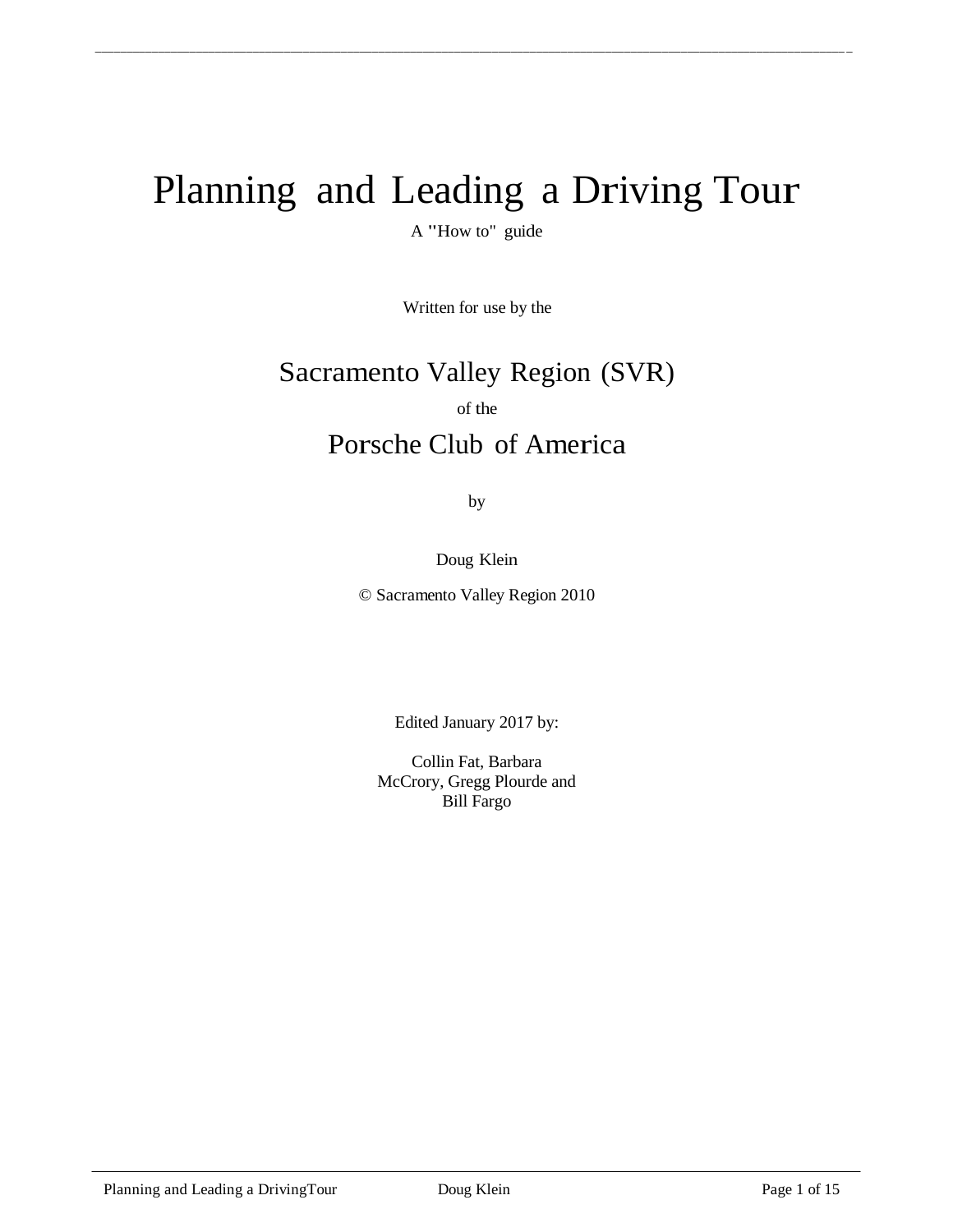# Table of Contents

| 1.    |     |    |
|-------|-----|----|
| 2.    |     |    |
| 3.    |     |    |
| 3.1.  |     |    |
| 3.2.  |     |    |
| 4.    |     |    |
| 5.    |     |    |
| 6.    |     |    |
|       | 7.  |    |
| 8.    |     |    |
| 9.    |     |    |
| 9.1.  |     | 9  |
| 9.2.  |     | 10 |
| 9.3.  |     | 10 |
| 9.4.  |     | 10 |
| 10.   | -11 |    |
| 10.1. |     | 11 |
| 10.2. |     |    |
| 10.3. |     |    |
| 10.4. |     |    |
|       |     |    |
| 11.1. |     |    |
| 11.2. |     |    |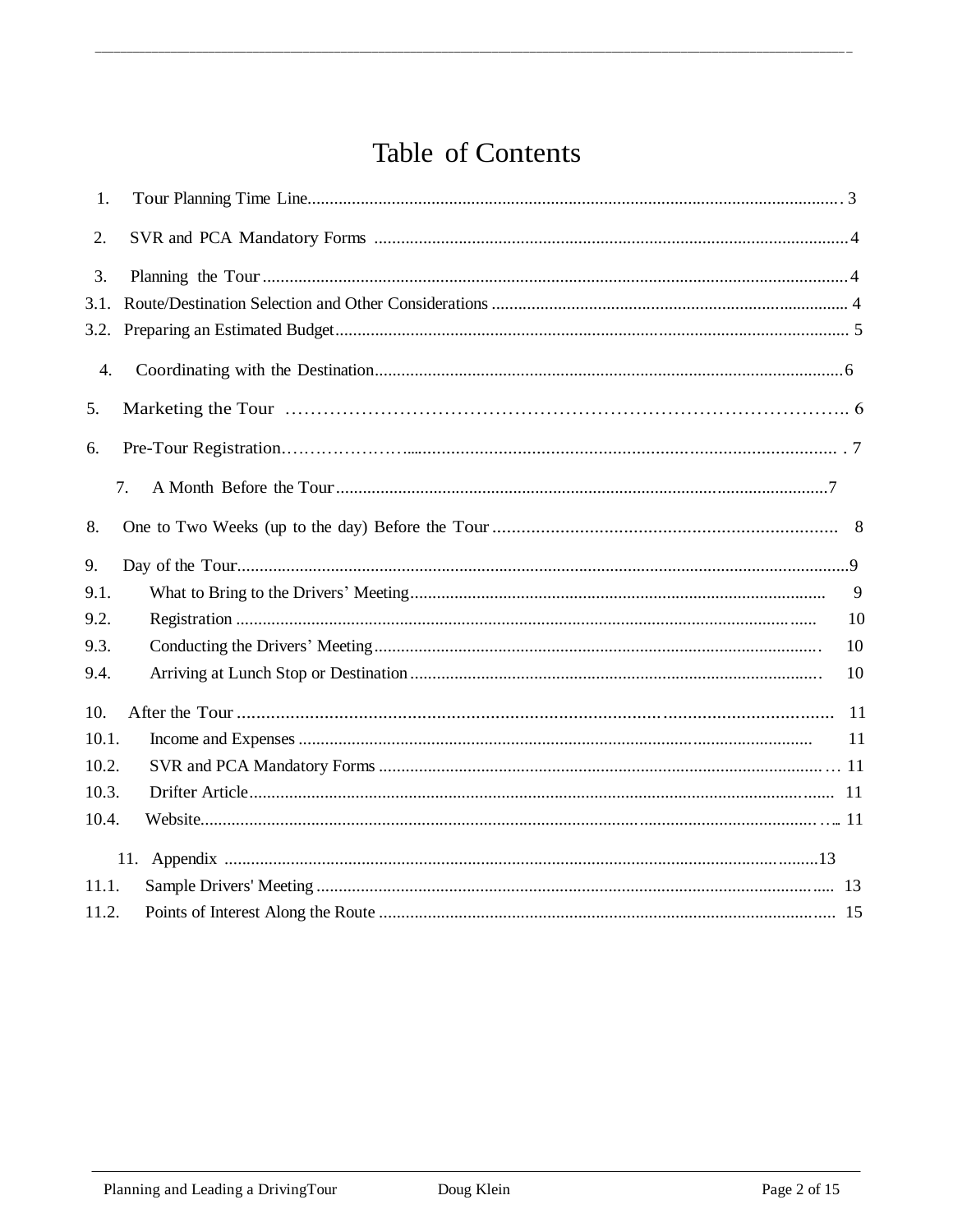# Planning and Leading a Tour

\_\_\_\_\_\_\_\_\_\_\_\_\_\_\_\_\_\_\_\_\_\_\_\_\_\_\_\_\_\_\_\_\_\_\_\_\_\_\_\_\_\_\_\_\_\_\_\_\_\_\_\_\_\_\_\_\_\_\_\_\_\_\_\_\_\_\_\_\_\_\_\_\_\_\_\_\_\_\_\_\_\_\_\_\_\_\_\_\_\_\_\_\_\_\_\_\_\_\_\_\_\_\_\_\_\_\_\_\_\_\_\_\_\_\_\_\_\_\_ \_

This document provides general guidelines for planning and leading a driving tour. The Porsche Club of America (PCA) also has published tour guidelines, available on their website, [www.pca.org.](http://www.pca.org/) , and tour checklist attached to this document. Should conflict exist between this document and PCA guidelines, the PCA guidelines have priority.

The primary consideration when planning and conducting a driving tour is safety. Historically, accidents during SVR events have been very rare; the result of leaders and co-leaders demonstrated concern for tour participants' safety.

You'll find planning and leading a tour to be great fun, and you'll make new friends along the way.

#### 1. Tour Planning Time Line

The following is a summary of tasks to be accomplished in planning and leading a tour.

Two items are required for every tour: 1) Process the Mandatory PCA and SVR forms. 2) Provide a tour budget and receive approval for your budget from the board of directors. Both items are discussed in this document.

You will rarely need to do everything listed herein. Pick and choose what applies to your tour and your

interests. A copy of the following items is in the appendix on a separate page for use as a checklist.

Four Months Before Tour

Select a route and/or destination.

For destination tours, (tours to an auto museum, restaurant, winery, etc.), contact the destination to ensure the tour group's size, date and time desired can be accommodated.

Test drive the route and visit the destination.

Prepare an estimated budget.

#### Three Months

You will receive a package from the Social Director containing the information and forms necessary for the tour.

Prepare initial advertising.

#### One Month

Request a Certificate of Liability Insurance from the Vice President.

For destination tours, email or phone the destination contact to review and confirm preparations.

Verify receipt of Mandatory Forms.

#### One to Two Weeks

If the Certificate of Insurance hasn't arrived, call the Vice President immediately.

Drive the route to check for changes, such as road work or detours.

Finalize the route instructions.

Review and tailor the SVR Driving Guidelines to fit your tour.

Prepare a drivers' meeting presentation.

Assemble a Drivers' Packet.

Recruit a volunteer to write a Drifter article and another to shoot photos for the Drifter and website.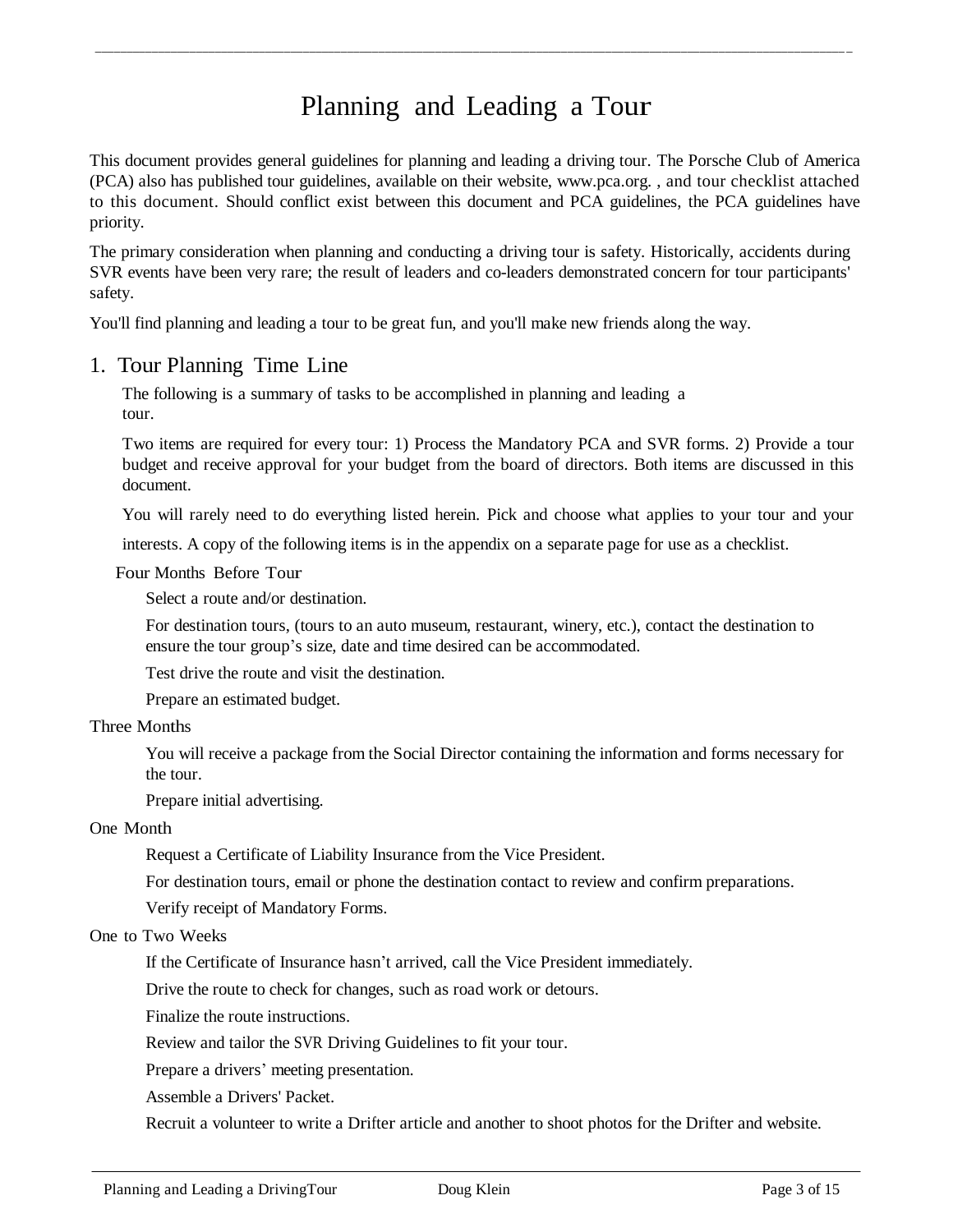Last minute communications.

Final coordination with the destination contact.

After the Tour:

Send post-tour paperwork to the Treasurer, Vice President and Social Director

\_\_\_\_\_\_\_\_\_\_\_\_\_\_\_\_\_\_\_\_\_\_\_\_\_\_\_\_\_\_\_\_\_\_\_\_\_\_\_\_\_\_\_\_\_\_\_\_\_\_\_\_\_\_\_\_\_\_\_\_\_\_\_\_\_\_\_\_\_\_\_\_\_\_\_\_\_\_\_\_\_\_\_\_\_\_\_\_\_\_\_\_\_\_\_\_\_\_\_\_\_\_\_\_\_\_\_\_\_\_\_\_\_\_\_\_\_\_\_ \_

Submit Drifter article

Submit photographs to the Club website.

## 2. SVR and PCA Mandatory Forms

Three months before your event, the tour chair will email a packet containing:

Introductory/Cover letter

SVR Driving Guidelines

SVR Budget and Reconciliation Statement & Guidelines

PCA Release and Waiver of Liability (for adults)

PCA Release and Waiver for Minors in Restricted Areas, Driving or Riding

PCA Incident Report form

PCA Guidelines for Observer and Incident Reports

PCA Observer's Report

PCA Post Event Report

Liability releases help protect the board of directors, the tour leader, the co-leader and club members in the event of an accident. Parents sign the liability release on behalf of their minor (younger than 18) children. Minors do not sign liability releases.

PCA's ideal is for all tour participants to sign liability releases on every tour. If not, the event's insurance coverage may be adversely affected.

## 3. Planning the Tour

Tour planning is much more enjoyable and easier if you have somebody with whom to swap ideas as you're checking out the route and destination. As one of your first steps, ask a friend or an experienced member to colead the tour. The president, membership director and social director can provide names of experienced members who are happy to co-lead and share their knowledge.

Co-leaders provide valuable input when questions arise and decisions need to be made.

The co-leader also helps with pre-tour registration, assists at the drivers' meeting and acts as "back door" during the tour.

3.1. Route/Destination Selection and Other Considerations

Among the factors contributing to a successful tour, three stand out: the two most important are the route and/or destination, a close second is advertising and third, the amount of tour fee. An interesting, scenic or unusual route or destination will usually draw a good turnout. Advertising informs members about your outstanding event. The amount of the tour fee is a distant third.

Many first-time tour planners worry that club members won't enjoy the route or destination; don't. Experience has shown that if you select one of your favorites, one that you've enjoyed, others will also enjoy it. Another reason not to be overly concerned is that the primary members attend tours is to socialize with their Porsche friends.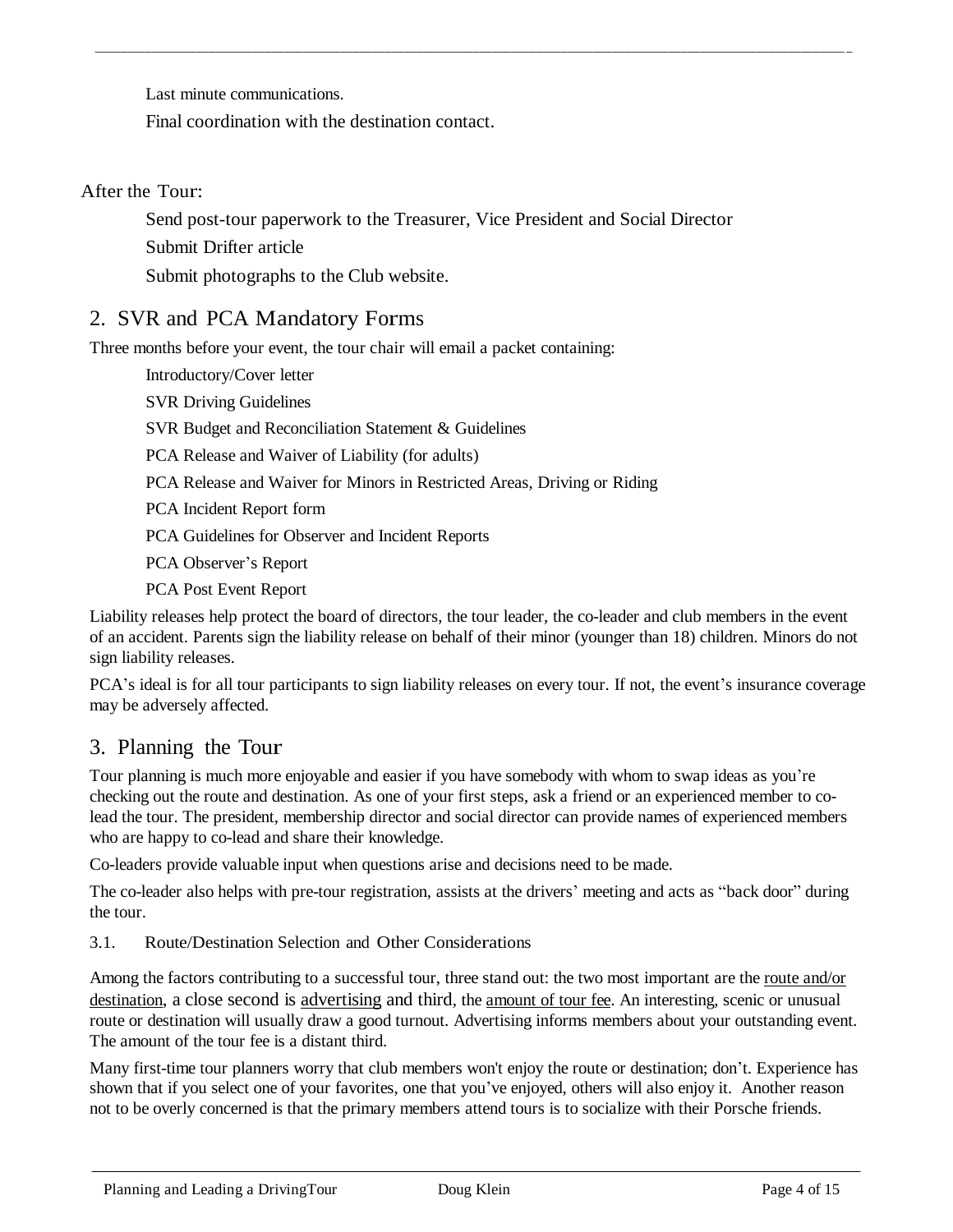Initial considerations:

Type: Is your event a "driving tour" where the primary focus is piloting Porsches along roads that are great fun to drive or are especially scenic, or is it a "destination tour" where the drive is secondary to the destination (auto museum, winery, historic aircraft display, etc.)?

\_\_\_\_\_\_\_\_\_\_\_\_\_\_\_\_\_\_\_\_\_\_\_\_\_\_\_\_\_\_\_\_\_\_\_\_\_\_\_\_\_\_\_\_\_\_\_\_\_\_\_\_\_\_\_\_\_\_\_\_\_\_\_\_\_\_\_\_\_\_\_\_\_\_\_\_\_\_\_\_\_\_\_\_\_\_\_\_\_\_\_\_\_\_\_\_\_\_\_\_\_\_\_\_\_\_\_\_\_\_\_\_\_\_\_\_\_\_\_ \_

Lead Car Requires Two Passengers: Updated PCA safety rules require that the lead car, back door and any mid pack cars have two drivers. One to drive and the other to help with navigation and communication.

Size: How many people can the tour accommodate. For driving tours, size usually isn't a consideration. For destination tours, it may be. If your tour will exceed 20 cars you will need to consider breaking your tour into 2 groups of no more than 10-15 cars per group, and with each group having a group leader and back door. For groups larger than 30, the tour leader should also consider an experienced volunteer to run mid pack.

Food: Will members bring a lunch or dine at a restaurant? Both are popular with members. For planning purposes, a picnic lunch is much easier.

Length: Before driving the route, check a map for approximate mileage to ensure it's within reasonable limits for both miles and estimated driving time. A typical one day tour length is 100 to 175 miles, but tours have ranged from 20 or 30 miles enroute to breakfast, to as much as  $250+$  miles. Routes of 175+ miles often consist of a scenic tour, followed by an easy return. For example, Highway 49 to Graeagle (on Highway 89), then returning to Sacramento on Interstate 80.

Longer tours are usually multiday, leaving on a Friday and return on Sunday. Two examples are the annual Mendocino tour and the San Simeon tour.

Initial Route Check-out:

An easy way to initially checkout a route is Google maps. For example, if your starting point is Niello Porsche in Rocklin, enter Niello's address into your browser. Expand the thumbnail-sized map and then drag the fat little hand to follow your route.

Test Drive. Test drive the route, preferably on the same day of the week and time as the tour is to take place, to get an accurate assessment of the traffic conditions your tour may encounter. Check for reasonably smooth roads (tours over dirt or very rough roads are not popular).

Route Instructions. Write route instructions as you drive, looking for easily identifiable markers at turns and rest stops. Include the time and mileage at each major turn. Having accurate mileage on your first drive is a desirable goal, often not possible as the first drive involves U-turns, checking different routes, etc.

Photos. Take your camera along. Snap pictures along the route and at the destination, for use in your advertising. Another source of images is the destination's website.

Select Stops. Pick out rest (bathroom) stops, no more than one hour apart. Check that parking at the rest stop can accommodate the anticipated number of cars.

Re-Grouping. Check for places to re-group. Places selected, whether a parking lot or road shoulder, must safely accommodate the number of cars in the group while pulling over, parking and reentering the highway. Tours with more turns, stop lights/signs and traffic require more frequent re-group points.

Points of Interest. Note points of interest, scenic stops and historic sites. These are good places for a rest and stretch break, even if they don't have bathrooms.

Starting Point. Select a starting point convenient for your route. Shopping center parking lots work well, but keep local merchants happy by parking away from the stores.

Niello Porsche, in Rocklin next to Interstate 80,encourages us to begin events at their dealership. If you want to start at Niello's, contact Kim Nelson, our designated Niello liaison, who will then contact Niello's liaison. Do not contact Niello directly. Niello's is happy to accommodate us, and they will usually open early, and provide coffee and restrooms.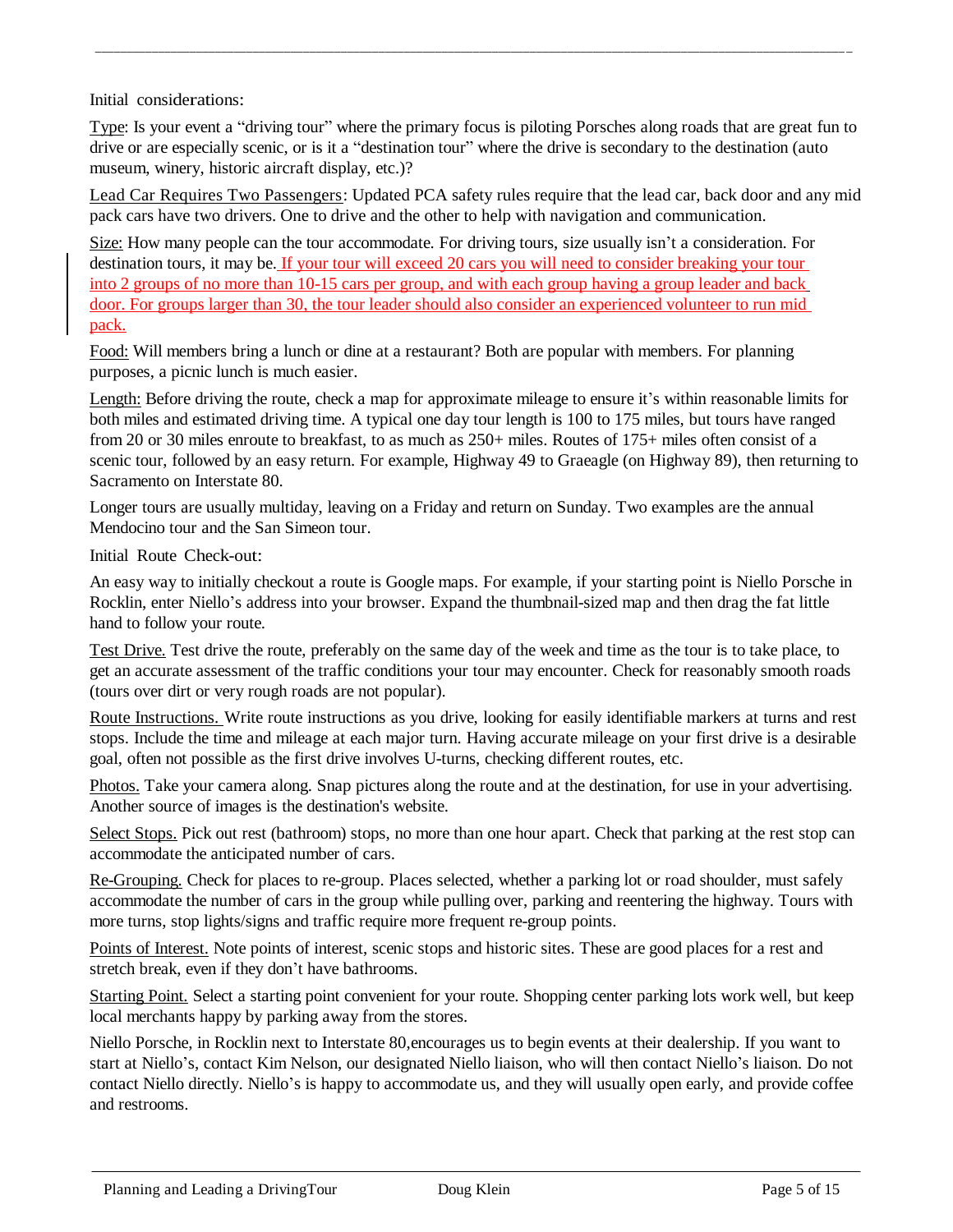#### 3.2. Preparing an Estimated Budget

Prepare an estimated budget, three to four months before the tour, using the SVR Budget and Reconciliation form. (The form, with instructions, can be downloaded from the "library" section of SVR's website:

\_\_\_\_\_\_\_\_\_\_\_\_\_\_\_\_\_\_\_\_\_\_\_\_\_\_\_\_\_\_\_\_\_\_\_\_\_\_\_\_\_\_\_\_\_\_\_\_\_\_\_\_\_\_\_\_\_\_\_\_\_\_\_\_\_\_\_\_\_\_\_\_\_\_\_\_\_\_\_\_\_\_\_\_\_\_\_\_\_\_\_\_\_\_\_\_\_\_\_\_\_\_\_\_\_\_\_\_\_\_\_\_\_\_\_\_\_\_\_ \_

[www.svr-pcaa.org.](http://www.svr-pcaa.org/) The budget must be presented to the tour chair who can then present the budget to the board for final approval. Tour leaders are also welcome to present their budgets as we

#### Fees:

Charge enough to cover expenses and provide a small margin for Club profit, \$1.00 or \$2.00 per car. Even if expenses are minimal, consider charging \$3.00 to \$5.00 per car. Keep in mind that most people believe an item is worth what they pay for it. Charging little or nothing may result in low registration and a larger number of "no shows."

A high tour fee is acceptable, if members perceive believe the event justifies the cost. For example, a large number of members paid \$74 per couple for a tour to Preston Castle in Ione, which included wine tasting, dinner and music (September 2009).

Per car or per person fee: For tours, expenses are usually proportional to the number of cars, not the number of people, so a per-car fee is most frequently used.

Destination Admission fee: If you're attending a destination that charges a fee, you have choice of having attendees pay at the destination or collecting the fee as part of the tour fee. Examples: Auto museums usually have a staff ticket seller/taker, so it's simpler to have each attendee pay as they enter. This also eliminates handling differences between senior, adult and child prices. Wineries with a tasting fee prefer to get one check for the group, so the tasting fee would be added to the tour fee.

#### Expenses:

Printing: You can print flyers, route instructions and other handouts at home or have it done commercially. If you print at home, using an estimated cost per copy times the number of copies is sufficient. For commercial printing, always ask for an estimate before having any printing done, particularly when color printing. FedEx is very expensive. Staples or Office Depot tend to be more reasonable.

Supplies: Office supplies, such as clipboards, sharpies, pens and stick-on labels for use as name tags will be needed. For your first tour, you may choose to borrow supplies. If you plan on leading more than one tour, purchase what you need. You should also pack a small first aide kit in the case of an emergency.

Automobile Wear and Tear: SVR currently provides reimbursement at the rate of 50 twenty cents per mile, chargeable twice per tour (once for the initial check ride and once for driving the tour).

Club Profit: Add \$1.00 to \$2.00 per car or person to your estimated expenses. The club would like your event to breakeven.

Obtain Approval of the Budget:

Email the budget to the Tour Social Director for approval at the next board of directors' meeting. Or, you may choose to attend a board of directors' meeting to discuss your event. If you prepare your budget late, the Tour social director can expedite approval by getting Board approval via email.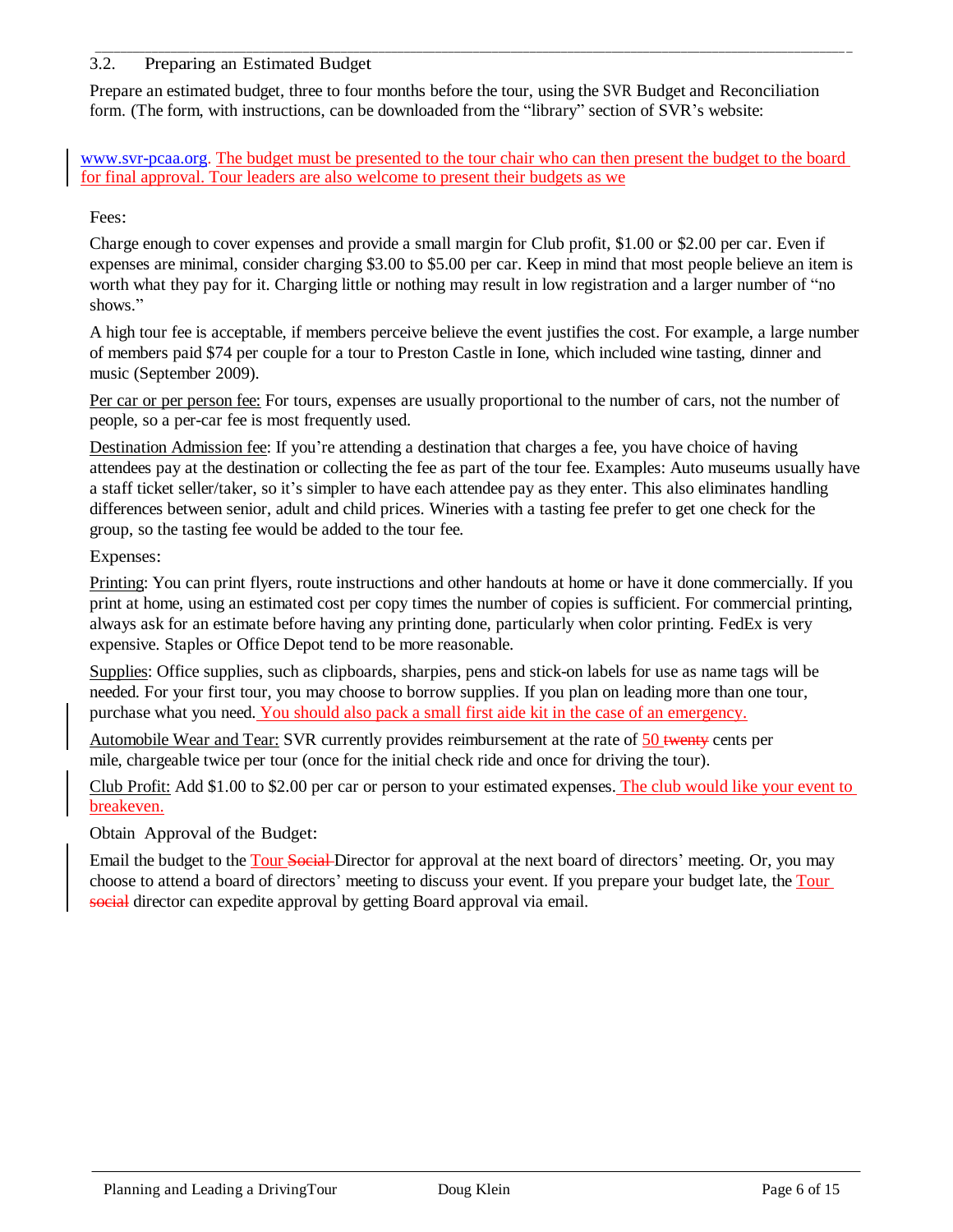## 4. Coordinating with the Destination

#### Telephone Coordination:

Contacting the destination should be one of your first steps in tour planning. A call or email well in advance allows you to select a date of your choice or select a suitable alternate date or destination.

\_\_\_\_\_\_\_\_\_\_\_\_\_\_\_\_\_\_\_\_\_\_\_\_\_\_\_\_\_\_\_\_\_\_\_\_\_\_\_\_\_\_\_\_\_\_\_\_\_\_\_\_\_\_\_\_\_\_\_\_\_\_\_\_\_\_\_\_\_\_\_\_\_\_\_\_\_\_\_\_\_\_\_\_\_\_\_\_\_\_\_\_\_\_\_\_\_\_\_\_\_\_\_\_\_\_\_\_\_\_\_\_\_\_\_\_\_\_\_ \_

Depending on the size of the destination, ask:

Is the facility available for your preferred date and time, or does another group already have it booked?

Does the destination charge a fee? Is a group discount available?

What are the days and hours of operation?

Are guided tours available? What does the tour cover? How long is the tour? What times or how often? Will it be private, just for our group?

Is parking space available for the number of cars you expect?

Meet the Contact:

Personally meeting the contact at the destination is very helpful and a good ice-breaker. In a face-to-face meeting, you'll have more time to ask questions, and the contact will offer suggestions for which they may have not taken the time during a phone conversation. Walking around the destination will also provoke new ideas which will improve your tour.

Confirmation:

Confirm arrangements with the contact a week to ten days before the event, then again the day before the event. Even the best destination contacts have been known to go on vacation or unexpectedly take off sick, forgetting to tell anyone else to expect your group.

## 5. Marketing the Tour

"How do I get the word out? I don't want to spend a lot of time planning an event and have three people show up! How do I write an ad? Where do I advertise? When do I start advertising? How often? Where can I get help?"

While there are a few events that fill up based upon word of mouth alone and do not require advertising, they are few and far between. For the vast majority, advertising makes the difference between a good or disappointing turnout. Higher cost tours generally require more advertising.

See "Advertising Your Event" in the "library" section of the SVR Website, www.svr-pca.org. This helpful piece discusses what, when and where of event advertising. Also, past issues of the Drifter, available on the website, have many examples.

Having RSVP and having a cut-off date in your marketing is recommended. It will give you an earlier indication of attendance. It will also increase attendance, since a member who as emailed that he/she will attend is more likely to do so than one who hasn't. A reasonable cut-off date is five to seven days prior to the event.

Be sure to have the tour chair request that your event be included in the monthly club e-blast. E-blasts are a great way to reach a lot of our members, and serve as friendly reminders to remember to register and send in their checks.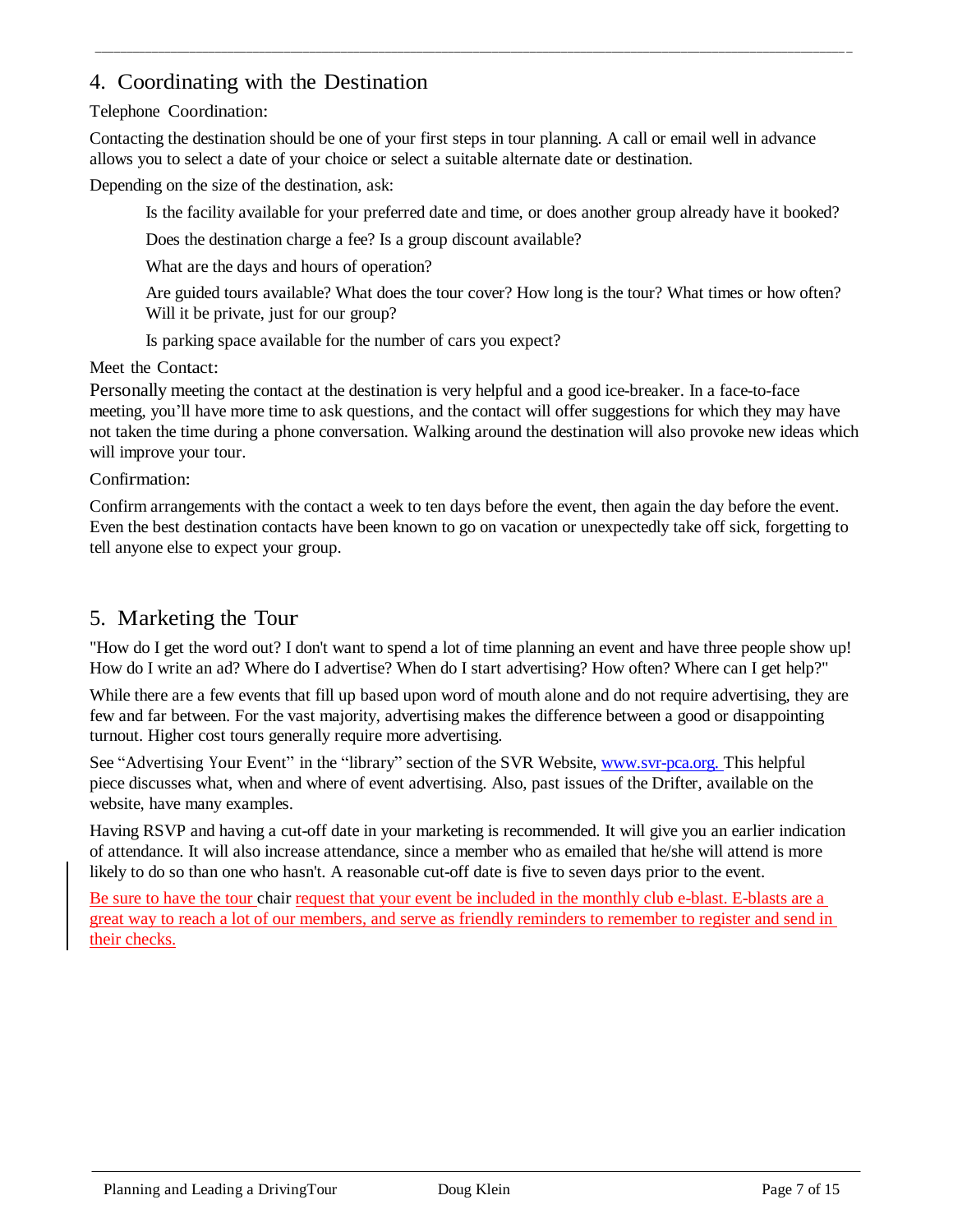## 6. Pre-Tour Registration

As emails and calls arrive, create a tour roster by entering the registrant's name, email address and passenger's name into a Microsoft Word document or Excel Spreadsheet. The roster also permits tracking the number of registrants, so you can cut off registration for tours with a limit on the number of attendees, or increase advertising for tours with lagging registration.

\_\_\_\_\_\_\_\_\_\_\_\_\_\_\_\_\_\_\_\_\_\_\_\_\_\_\_\_\_\_\_\_\_\_\_\_\_\_\_\_\_\_\_\_\_\_\_\_\_\_\_\_\_\_\_\_\_\_\_\_\_\_\_\_\_\_\_\_\_\_\_\_\_\_\_\_\_\_\_\_\_\_\_\_\_\_\_\_\_\_\_\_\_\_\_\_\_\_\_\_\_\_\_\_\_\_\_\_\_\_\_\_\_\_\_\_\_\_\_ \_

For email registrants, reply with an acknowledgement, such as, "You're on the list, I'm happy you're joining us," etc. If the registrant doesn't specify whether he/she will have a passenger, send back an email asking.

Optional, but helpful: Set up a broadcast email for notifying registrants of changes in, or news about, the tour. As registrations are received, add their email addresses to the broadcast email.

## 7. A Month Before the Tour

Destination Coordination: For destination tours, call or email the destination contact to review and confirm preparations.

Insurance: Email a request for a Certificate of Liability Insurance to Vice President one month before the tour date. In your email, name the counties through which you will pass, as the Vice President must provide them to PCA when ordering the Certificate. Example:

"Please order a certificate of insurance for the Anchor Steam Brewery Tour on July 24. The tour will pass through Sacramento, Solano and San Francisco Counties."

The tour cannot be held without a Certificate of Insurance.

If the event is cancelled, notify the Vice President, so he/she can cancel the tour insurance, saving PCA the cost of the insurance premium, which is purchased on a per-event basis.

Mandatory Forms: Verify you have received the "mandatory forms" mentioned above (Section 2). If not, contact the tour chair immediately.

Once you have decided on the tour route, have the club's competition and safety director review your route plans from a safety standpoint and also forward a copy to the tour chair for input as well.

## 8. One to Two Weeks (up to the day) Before the Tour

Paperwork: Verify you have received the PCA Certificate of Insurance. If not, call the tour chair immediately. The certificate must be with you on the tour.

The route: Preferably, drive the route on the same day of the week and at the same time as the tour. Check for road closures, construction or other obstacles. Verify that rest stops are an hour or so apart.

Optional: Make a route map. Maps help drivers who have made a wrong turn get back on track. It doesn't have to be a work of art: a schematic drawing or highlighting the route on a "Google Map" will do the job.

Optional: Points of Interest. Most tours pass interesting spots. Printing comments about points of interest along the way adds variety to the tour. See the Appendix for an example.

Customize the SVR Driving Guidelines to fit your tour and your route, adding, changing or deleting information.

Drivers' Meeting Presentation: Rather than speak "off the cuff," you may find it easier to write out a drivers' meeting presentation for your first tour or two.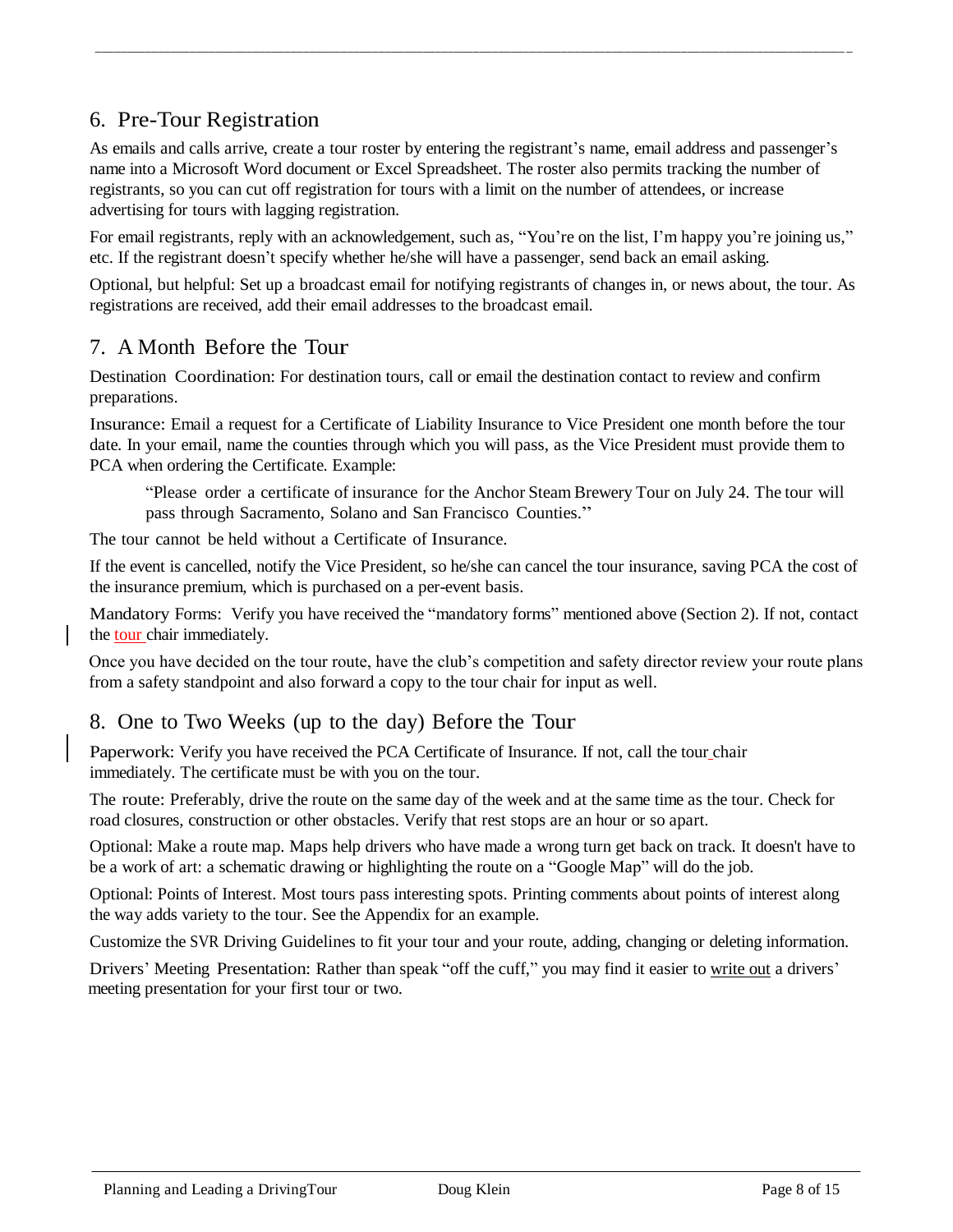The presentation can include

a welcoming of new members, guests, Board officers and Zone 7 representatives

\_\_\_\_\_\_\_\_\_\_\_\_\_\_\_\_\_\_\_\_\_\_\_\_\_\_\_\_\_\_\_\_\_\_\_\_\_\_\_\_\_\_\_\_\_\_\_\_\_\_\_\_\_\_\_\_\_\_\_\_\_\_\_\_\_\_\_\_\_\_\_\_\_\_\_\_\_\_\_\_\_\_\_\_\_\_\_\_\_\_\_\_\_\_\_\_\_\_\_\_\_\_\_\_\_\_\_\_\_\_\_\_\_\_\_\_\_\_\_ \_

an introduction of the co-leader

any last minute changes to the tour, such as a change in route

a short description of the route

a few words about what to expect at the destination

a review of the SVR Driving Guidelines per

#### guidelines

whatever else you consider relevant an introduction of your back doors

See the Appendix for an example of a drivers' meeting.

Handouts: Prepare a driver's packet, which could be one page (the route instructions) or several, including:

Route instructions.

Driving Guidelines, often printed on the back of the route instructions.

Route map. (Optional, but encouraged.)

Tour roster, listing attendees names and color and model of cars. (Optional, but helpful for remembering each others' names.)

Points of interest.

Tour leader and co-leader cell phone numbers

Registration is easier if the above items are collated into a "tour package" in advance, so you hand out only one item per car, instead of several.

Drifter Article and Photos: Articles and photos in The Drifter are very popular with members. Many of our new members joined as a result of reading Drifter articles and seeing photographs of members enjoying Club activities.

You can write the article yourself, or ask another member to do so. You may have to ask several, but you'll nearly always find a volunteer. The best candidates are those you've seen on other tours or who seem particularly interested in this tour. A phone call works better than an email.

If you haven't found somebody in advance, ask members at the starting point, before you get busy with registration.

Photos of events posted on the club website are also very popular. Ask a member to take photos for use in the Drifter article and for posting on the SVR website.

Last Minute Communications: Send registrants an email with last minute instructions and comments, even if it's just a reminder of the tour, giving the tour name, date and meeting time. This last contact improves attendance, by generating interest in those who may have registered, but then became distracted by alternatives or were "sitting on the fence." It also prompts registered members who are unable to attend to notify you.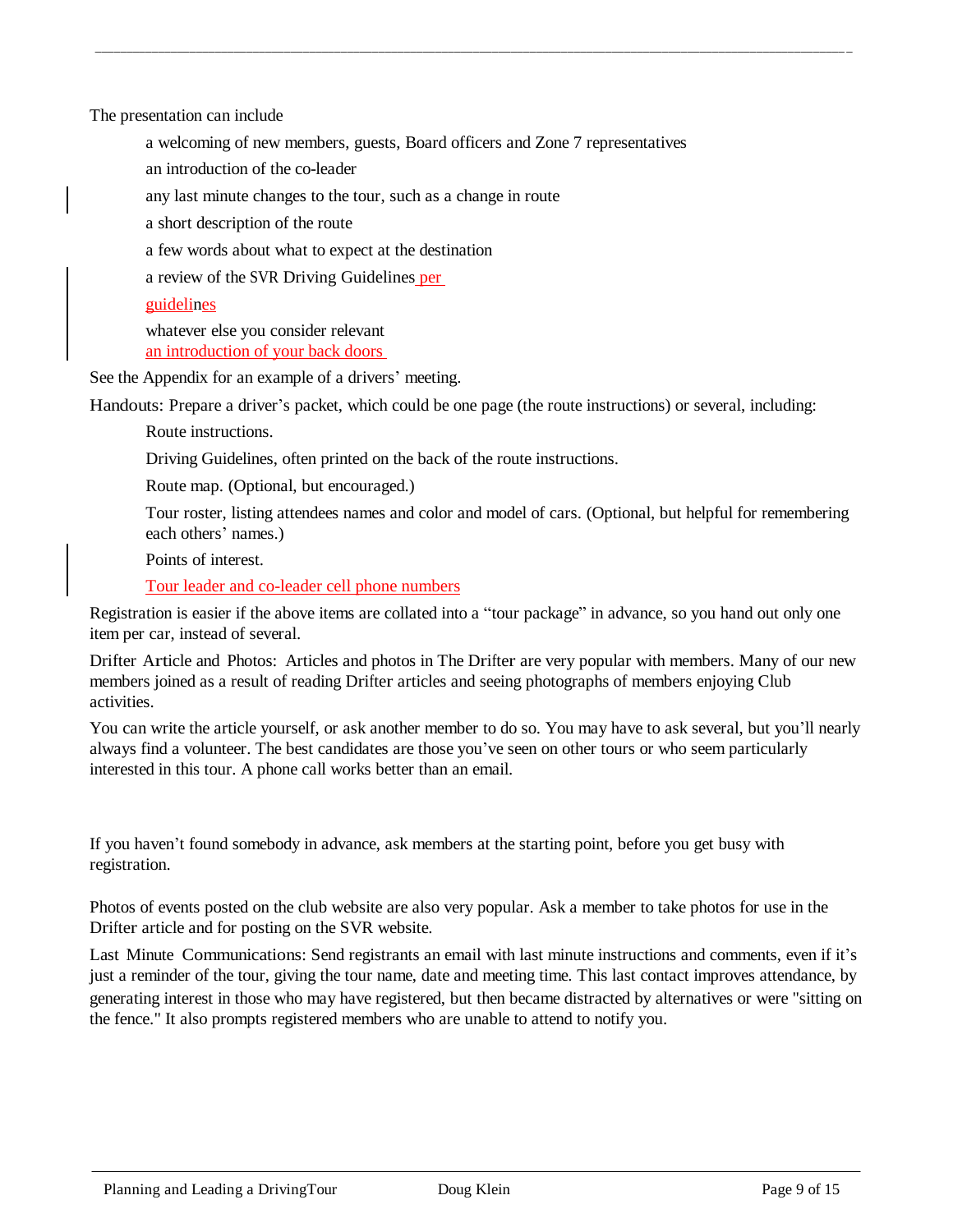Give the email a positive flavor. For example (substitute your own information):

This should be a fine day. We have an interesting and scenic route, temperatures are projected to be in the mid-70s, mostly sunny with a few clouds and traffic should be light.

\_\_\_\_\_\_\_\_\_\_\_\_\_\_\_\_\_\_\_\_\_\_\_\_\_\_\_\_\_\_\_\_\_\_\_\_\_\_\_\_\_\_\_\_\_\_\_\_\_\_\_\_\_\_\_\_\_\_\_\_\_\_\_\_\_\_\_\_\_\_\_\_\_\_\_\_\_\_\_\_\_\_\_\_\_\_\_\_\_\_\_\_\_\_\_\_\_\_\_\_\_\_\_\_\_\_\_\_\_\_\_\_\_\_\_\_\_\_\_ \_

A few reminders ...

Food: Bring a lunch or purchase in Graeagle. The Millworks, across from the park, makes sandwiches, soups, etc.

Recommend: Sun block, a picnic blanket, a camera, munchies for snacking along the way and a two-way radio (Channel 6.0).

Arrive with a full tank of gas.

Tour fee: \$5.00. Please make checks payable to PCA-SVR.

Meet at Niello Porsche, 4525 Granite Drive, Rocklin. Click here for a map to Niello's. Registration 8:30. Depart 9:00.

Questions? Chuck Smith, event chair, [membership@svr.pca.org](mailto:membership@svr.pca.org) or 916-791-4864.

Final Coordination with the Destination Contact: For destination tours, email/phone the destination contact to review and confirm preparations. Even the most conscientious contact unexpectedly misses work now and then. This last call or email ensures your tour will be welcomed instead of being greeted with surprise.

### 9. Day of the Tour

You may wish to print the following and use it as a checklist.

9.1. What to Bring to the Drivers' Meeting

Mandatory Forms:

- □ PCA Certificate of Liability Insurance
- □ PCA Observers Report
- □ PCA Incident Report
- □ PCA Guidelines for Observer and Incident Reports

Leader's Clip Board (legal size works best) containing:

- □ Drivers' meeting presentation
- $\Box$  SVR Driving Guidelines
- $\Box$  Route instructions
- □ Route map
- $\Box$  Roster of attendees with blank lines at the bottom or a separate sheet, for those who show up without first registering (2)

Registration Materials:

- $\Box$  PCA Release and Waiver of Liability on a clip board (legal size works best)
- □ PCA Release and Waiver for Minors in Restricted Areas, Driving or Riding. Note: Releases and Waivers must be printed in color to make the red sentences stand out.
- $\Box$  Stick-on name tags for attendees without name tags
- $\Box$  Sharpie marker pens for the name tags
- $\Box$  Pens to sign the releases
- $\Box$  Cash for change (\$1, \$5, \$10 dollar bills)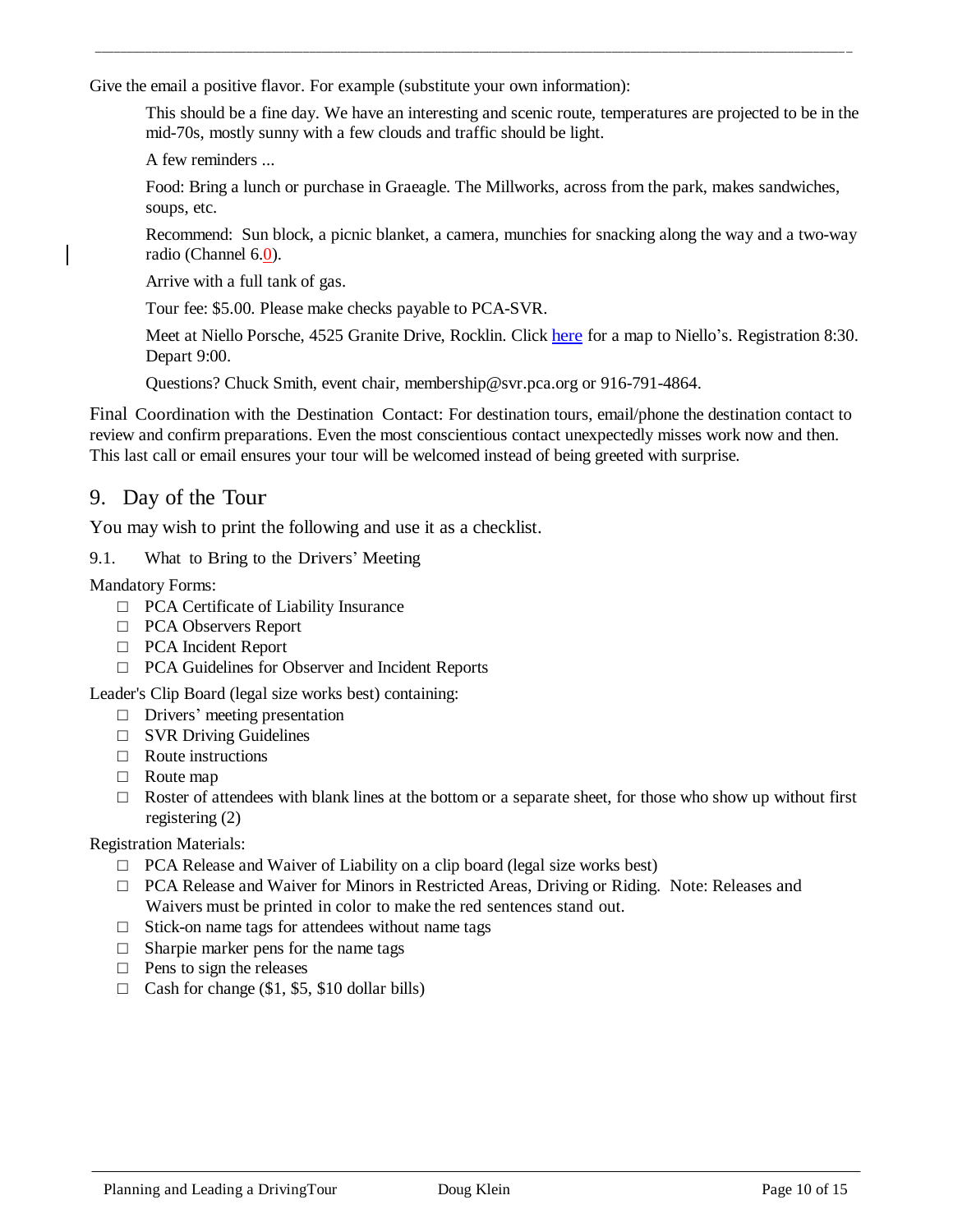Drivers' Packets, one set per car:

- □ Route instructions
- $\Box$  SVR Driving Guidelines
- □ Route map
- □ Attendee List
- □ Flyers for upcoming events

#### 9.2. Registration

Arrive at the event's starting point at least fifteen minutes before the advertised registration time (earlier for large groups). You'll find club members waiting for you, happily chatting away.

\_\_\_\_\_\_\_\_\_\_\_\_\_\_\_\_\_\_\_\_\_\_\_\_\_\_\_\_\_\_\_\_\_\_\_\_\_\_\_\_\_\_\_\_\_\_\_\_\_\_\_\_\_\_\_\_\_\_\_\_\_\_\_\_\_\_\_\_\_\_\_\_\_\_\_\_\_\_\_\_\_\_\_\_\_\_\_\_\_\_\_\_\_\_\_\_\_\_\_\_\_\_\_\_\_\_\_\_\_\_\_\_\_\_\_\_\_\_\_ \_

Find a convenient place to register. If starting in a commercial parking lot, register away from the businesses, to avoid occupying customers' parking spots.

Registration consists of participants signing the liability release, paying the tour fee and receiving a Driver's Packet.

For smaller turn-outs, the leader and co-leader can handle registration. For large turnouts, a third person is helpful.

To avoid confusion and ensure all participants have signed the liability release(s), meeting PCA's goal of "substantial compliance," the following procedure works well:

One person hands attendees the liability release(s) clip board. For larger turnouts, two clipboards with releases speed the process. All adult drivers and passengers must sign the releases; parents must also sign the Release and Waiver for Children. The leader, co leader and their passengers must also sign the liability release(s).

To more easily track who has and hasn't signed the liability release, it helps to have both driver and passenger sign on the lines next to each other. To accomplish this, place a Post-it below each signature column, the left Post-it labeled "Driver" and the right labeled "Passenger," both with an upward-pointing. As you hand each member the clip board, remind them to both print and sign. Signed names are often illegible.

The second person collects tour fees and check marks names on the roster, indicating payment. Verify that checks are made out to PCA-SVR and are for the correct amount.

The third person (second person for smaller turn-outs) gives participants a Driver's Packet, only after both driver and passenger have signed the release(s) for themselves, for their minors and paid the tour fee.

Comment regarding signing releases: Experience demonstrates about 60% to 70% of attendees sign the release, when signing is done in a casual manner, for example, by handing the clipboard to a member and assuming it will get passed to all. The "substantial compliance" criteria may not be satisfied.

9.3. Conducting the Drivers' Meeting

Start the drivers' meeting on time or very close to it. Welcome new members, guests and co-leader, then proceed with information you consider important. Thank Niello for hosting the start and perhaps introduce the Niello Porsche manager on duty.

Always review the SVR Driving Guidelines.

9.4. Arriving at Lunch Stop or Destination

At the lunch stop or destination, a short meeting is appropriate to remind attendees of what comes next.

Driving Tour: Announce whether this is the end of the tour or not. If so, people are released to do whatever they choose. If not, announce a departure time for the continuation of the tour. An hour works well for lunch, giving time for munching and socializing.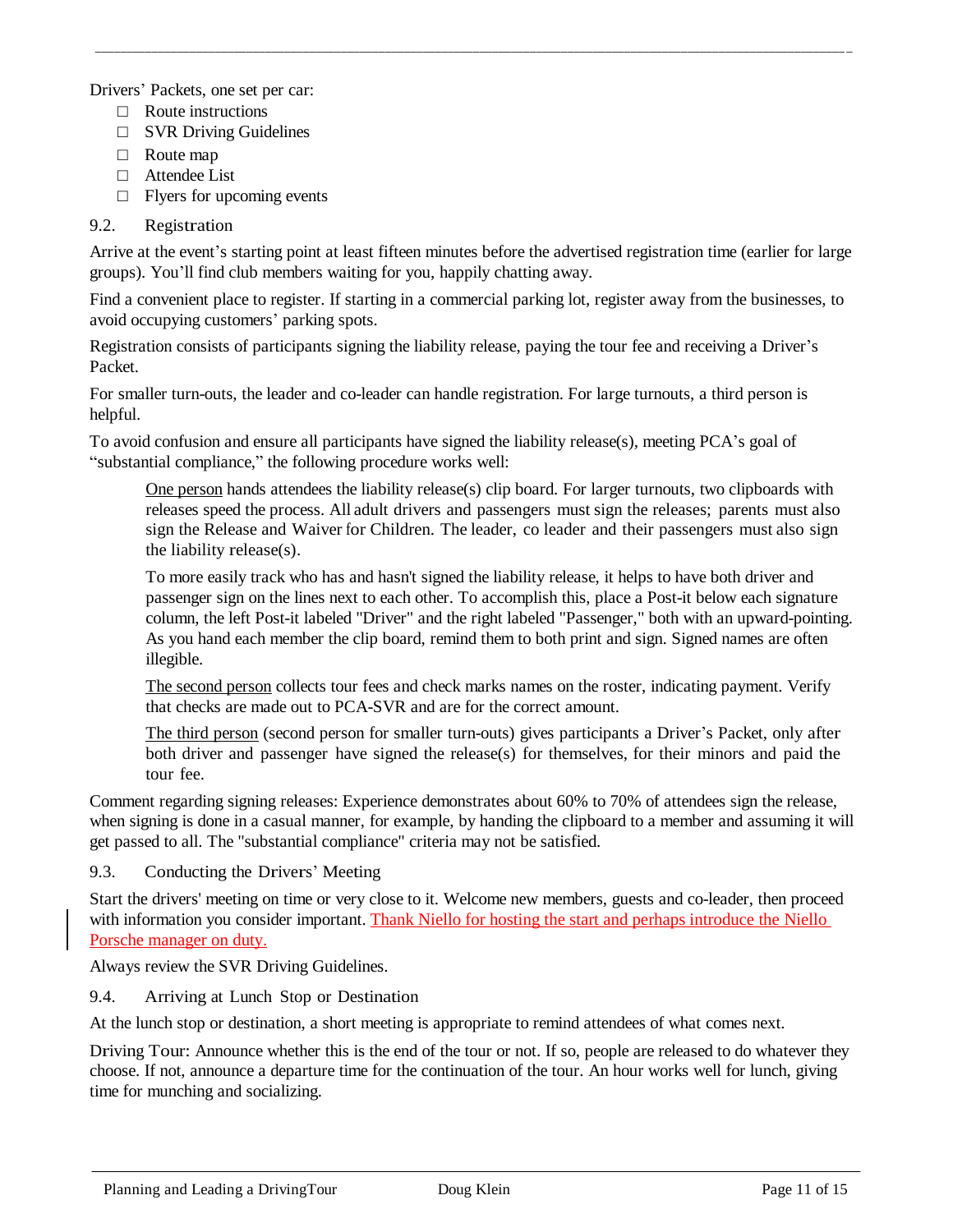Discuss whatever else you feel is important or is of interest.

Destination tour: Discuss the arrangements which have been made with the destination. For example, if a guided tour has been arranged, what time will it start? Do members go all at once or break into smaller groups? Is lunch before or after the tour? Do attendees regroup after the event to travel to another stop? If so, what is the departure time? Or, do attendees return independently?

\_\_\_\_\_\_\_\_\_\_\_\_\_\_\_\_\_\_\_\_\_\_\_\_\_\_\_\_\_\_\_\_\_\_\_\_\_\_\_\_\_\_\_\_\_\_\_\_\_\_\_\_\_\_\_\_\_\_\_\_\_\_\_\_\_\_\_\_\_\_\_\_\_\_\_\_\_\_\_\_\_\_\_\_\_\_\_\_\_\_\_\_\_\_\_\_\_\_\_\_\_\_\_\_\_\_\_\_\_\_\_\_\_\_\_\_\_\_\_ \_

To reduce potential liability, announce that "This is the end of the tour," as early as appropriate. If the event is a destination tour and people are returning independently, you may choose to end the tour upon arrival at the destination. If a winery tour, many leaders designate the last winery as the end of the tour.

Newly adopted PCA tour guidelines require that the tour's lead car and back door car for each group of cars have a minimum of two persons, the driver and passenger. This is a new safety rule and procedure that allows the driver to not have to deal with communicating with his group and to allow the driver to concentrate on driving.

## 10. After the Tour

Use black ink when filling in forms, since they will be reproduced or scanned. Blue ink reproduces poorly.

#### 10.1. Income and Expenses

Send to the Treasurer within ten days of the tour:

SVR Budget and Reconciliation form, with the second column filled in

Tour fees and Fun Bucks

Do not mail cash, write a personal check or get a money order for the cash amount. Make the check payable to PCA-SVR. Make copies of the Budget and Reconciliation form and of the checks for your records and in the rare event checks are lost in the mail.

For large tours, you may choose to deliver the checks or use certified mail, "return receipt requested." (It's not much fun to call twenty or thirty people and ask them to send replacement checks.)

### 10.2. SVR and PCA Mandatory Forms

To be completed within five days of the tour:

PCA Observer's Report

PCA Post Event Report

The observer's and post event reports are completed online and are automatically forwarded to the club's vice president.

PCA Release and Waiver of Liability forms

PCA Incident Report (if there have been incidents)

An incident report should always be completed should

there be an accident to a driver or physical injury to a

participant or to property.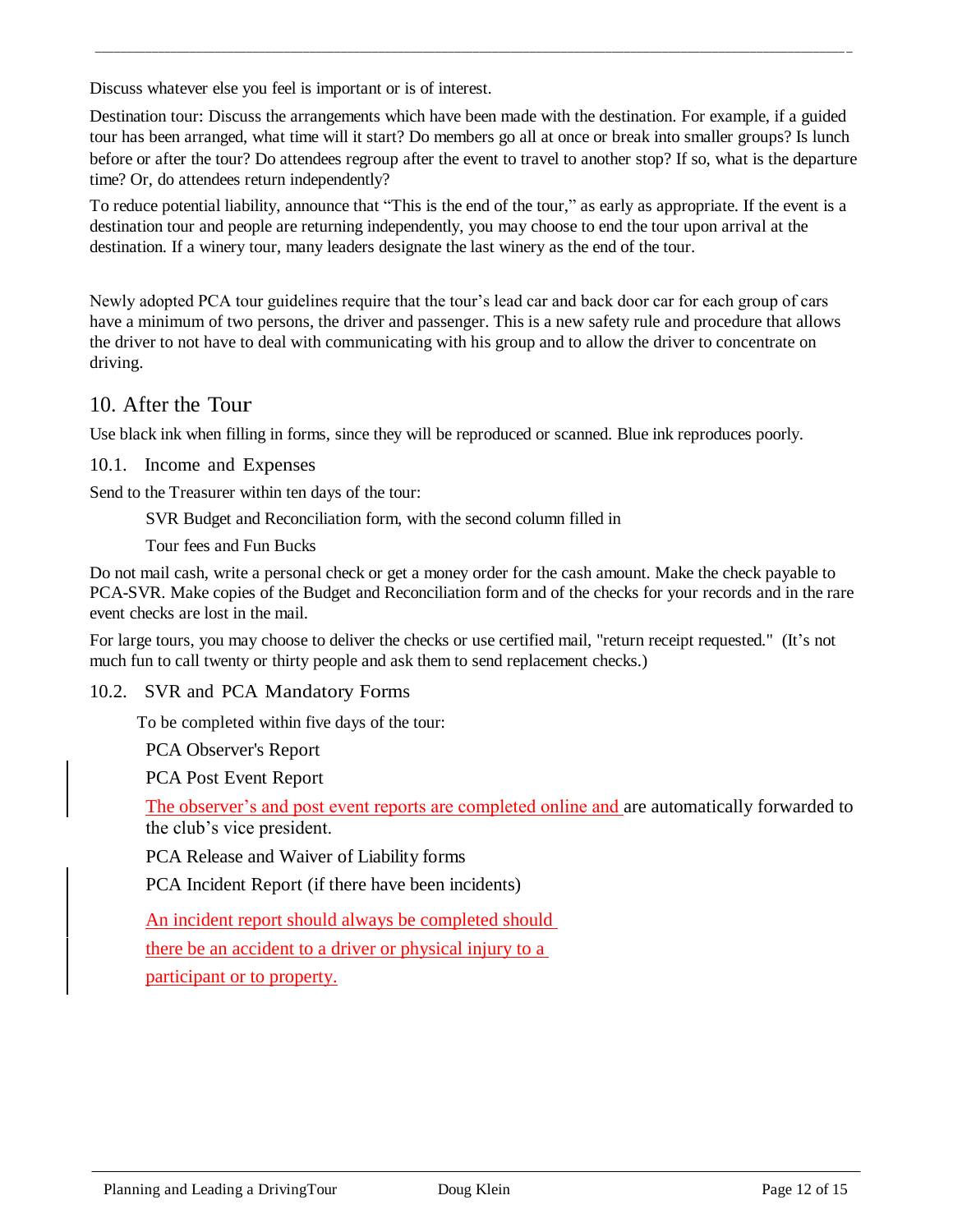#### 10.3. Drifter Article

Ideally, articles are written soon after the event, while the author's memory is still fresh. The article can review the highlights of the tour and mention interesting or humorous happenings. Include a thank you to the co-leader and anyone else who helped out. For destination tours, thank the destination event coordinator, tour guide or anyone else who was helpful.

\_\_\_\_\_\_\_\_\_\_\_\_\_\_\_\_\_\_\_\_\_\_\_\_\_\_\_\_\_\_\_\_\_\_\_\_\_\_\_\_\_\_\_\_\_\_\_\_\_\_\_\_\_\_\_\_\_\_\_\_\_\_\_\_\_\_\_\_\_\_\_\_\_\_\_\_\_\_\_\_\_\_\_\_\_\_\_\_\_\_\_\_\_\_\_\_\_\_\_\_\_\_\_\_\_\_\_\_\_\_\_\_\_\_\_\_\_\_\_ \_

Photographs always add interest. Don't forget to include a photo of you and the co-leader – you've earned some recognition.

Submit the article to The Drifter editor electronically. Email for the editor is [editor@svr.pca.org.](mailto:editor@svr.pca.org)

10.4. Website

Photos of events, showing members enjoying Porsche activities with their Porsche friends, are very popular, both among attendees and non-attendees. They also serve as good advertising for upcoming events and for recruiting new members. Any attendee can submit photos for posting on the SVR website, [www.derporsche.net.](http://www.derporsche.net/) Email photos to the webmaster at [webmaster@svr.pca.org.](mailto:webmaster@svr.pca.org) The webmaster's email address is in on the SVR website, in the membership directory and on the Drifter Masthead. The jpeg images can be any size.

After the photos have been posted, notify the Social Director, who will add a notice to the Event Schedule that photos are available for viewing on the website.

## 11. Appendix

11.1. Planning and Leading a Tour Checklist

Four Months Before the Tour

- D Select a route and/or destination.
- D For destination tours, (tours to an auto museum, restaurant, winery, etc.), contact the destination to ensure the tour group's size, date and time desired can be accommodated.
- D Test drive the route and visit the destination.
- D Prepare an estimated budget.

### Three Months

- D You will receive a package from the Social Director containing the information and forms necessary for the tour.
- D Prepare initial advertising.

### One Month

- D Request a Certificate of Liability Insurance from the Vice President.
- D For destination tours, email or phone the destination contact to review and confirm preparations.
- D Verify receipt of Mandatory Forms.

### One to Two Weeks

- D If the Certificate of Insurance hasn't arrived, call the Vice President immediately.
- D Drive the route to check for changes, such as road work or detours.
- D Finalize the route instructions.
- D Review and tailor the SVR Driving Guidelines to fit your tour.
- D Prepare a drivers' meeting presentation.
- D Assemble a Drivers' Packet.
- D Recruit a volunteer to write a Drifter article and another to shoot photos for the Drifter and website.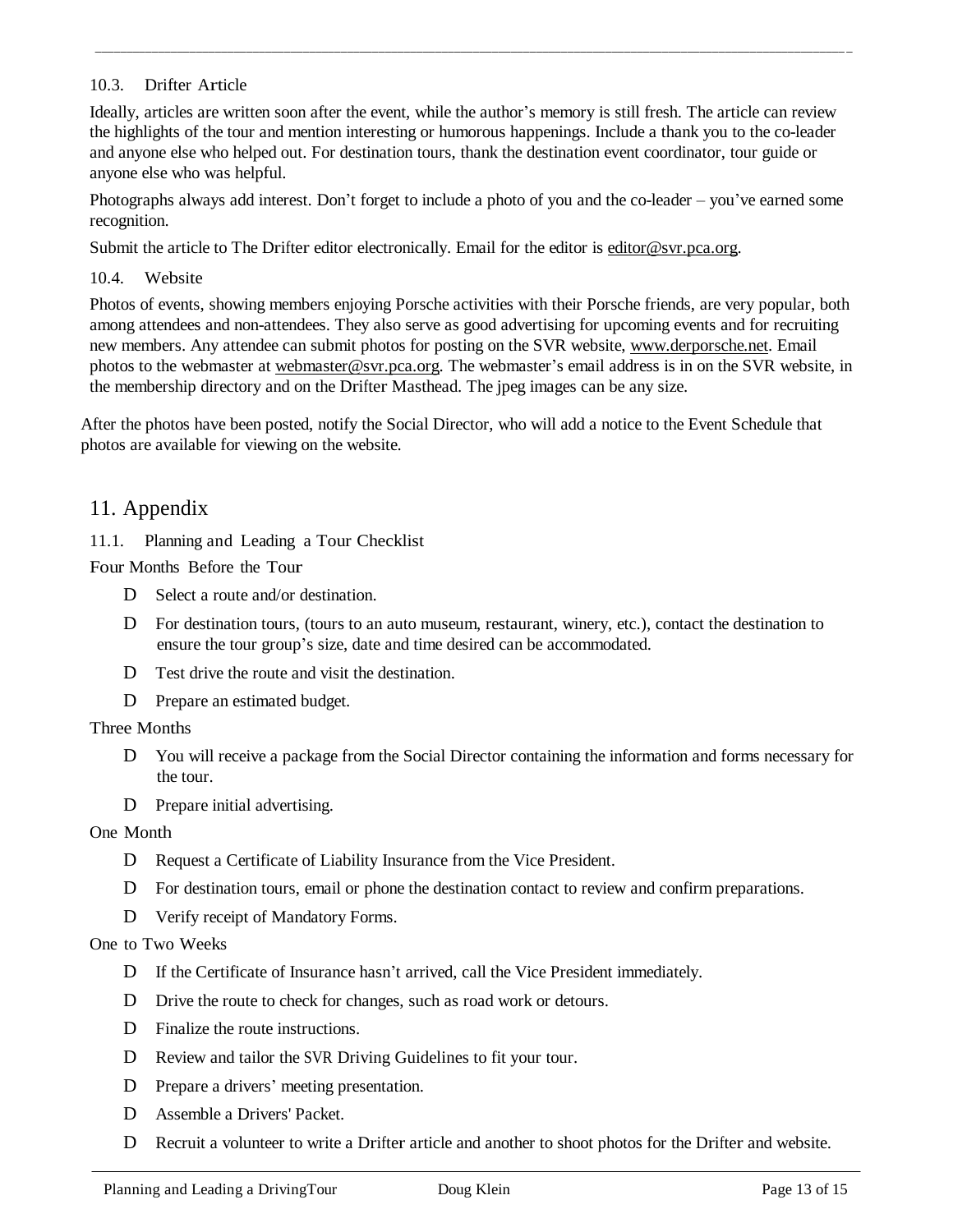- D Last minute communications.
- D Final coordination the destination contact.

### After the Tour:

.

D Send post-tour paperwork to the Treasurer, Vice President and Social Director

\_\_\_\_\_\_\_\_\_\_\_\_\_\_\_\_\_\_\_\_\_\_\_\_\_\_\_\_\_\_\_\_\_\_\_\_\_\_\_\_\_\_\_\_\_\_\_\_\_\_\_\_\_\_\_\_\_\_\_\_\_\_\_\_\_\_\_\_\_\_\_\_\_\_\_\_\_\_\_\_\_\_\_\_\_\_\_\_\_\_\_\_\_\_\_\_\_\_\_\_\_\_\_\_\_\_\_\_\_\_\_\_\_\_\_\_\_\_\_ \_

- D Submit Drifter article
- D Submit photographs to the Club website.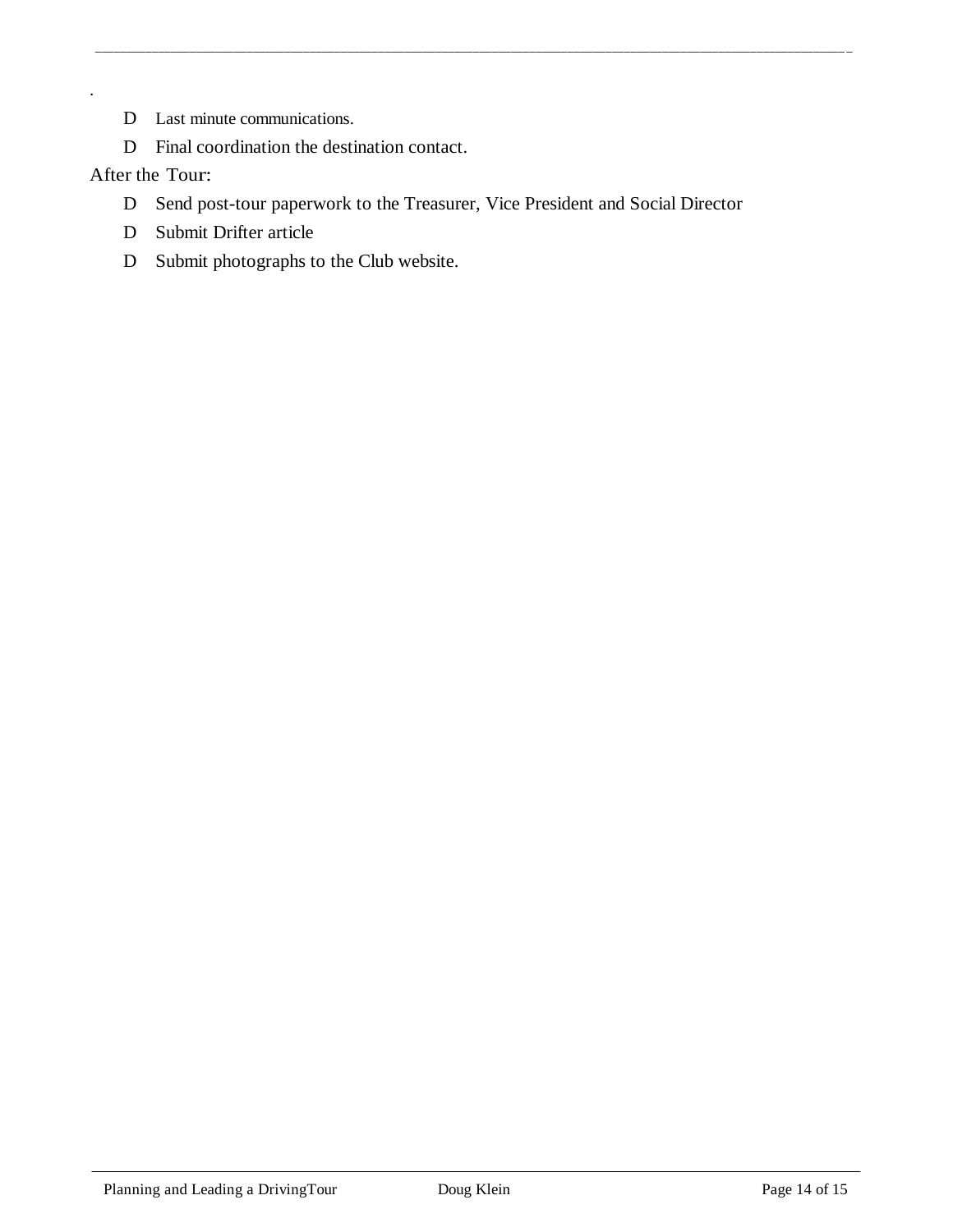### 11.2. Sample Drivers' Meeting

# Silver Lake Tour

\_\_\_\_\_\_\_\_\_\_\_\_\_\_\_\_\_\_\_\_\_\_\_\_\_\_\_\_\_\_\_\_\_\_\_\_\_\_\_\_\_\_\_\_\_\_\_\_\_\_\_\_\_\_\_\_\_\_\_\_\_\_\_\_\_\_\_\_\_\_\_\_\_\_\_\_\_\_\_\_\_\_\_\_\_\_\_\_\_\_\_\_\_\_\_\_\_\_\_\_\_\_\_\_\_\_\_\_\_\_\_\_\_\_\_\_\_\_\_ \_

Saturday, August 14<sup>th</sup>, 2010

Drivers Meeting

Welcome to the Silver Lake Tour. I'm .... Introduce: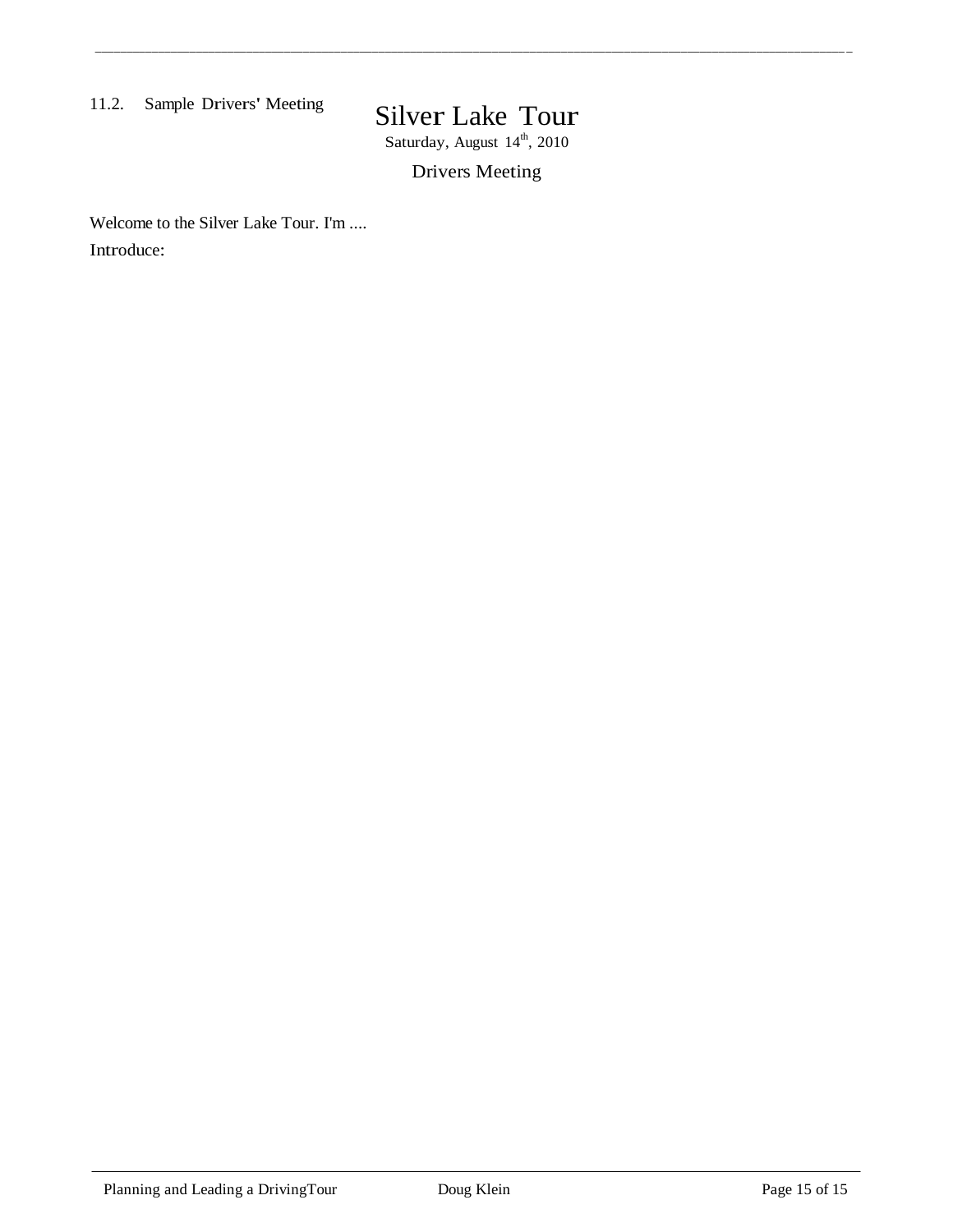Chuck and Jadz Miller. Chuck is our co-leader.

Carl and Suzie Brakensiek. He and I led this tour five years ago Saturday, August 13, for the Club. We had just under 40 cars and about 70 people.

\_\_\_\_\_\_\_\_\_\_\_\_\_\_\_\_\_\_\_\_\_\_\_\_\_\_\_\_\_\_\_\_\_\_\_\_\_\_\_\_\_\_\_\_\_\_\_\_\_\_\_\_\_\_\_\_\_\_\_\_\_\_\_\_\_\_\_\_\_\_\_\_\_\_\_\_\_\_\_\_\_\_\_\_\_\_\_\_\_\_\_\_\_\_\_\_\_\_\_\_\_\_\_\_\_\_\_\_\_\_\_\_\_\_\_\_\_\_\_ \_

John and Tina Murphy. John is our webmaster. If you shoot photos today, email or CD them to John and he'll put them on the web site.

Do we have any guests that are not members of the Porsche club?

Is this anyone's first time on a Porsche tour? Raise your hands…

The Route:

The tour starts by traveling south on Latrobe Road, through Plymouth then into the Shenandoah Valley, zinfandel country, stopping at Latcham Vineyards for a private wine tasting. They usually open at 11:00, but for us, 10:30.

Continuing east, we'll climb Omo Ranch Road through Omo Ranch, a former a lumber milling town, to Highway 88. We'll stop at two spectacular view points, one overlooking the Bear Valley, the other looking north toward Pyramid Peak. Line up the cars when parking so we can get some good shots.

Kit Carson Lodge, on Silver Lake, is no longer serving lunches, so we have the owner's permission to lunch on their deck. We'll take an hour for lunch, giving time to do a little exploring. Silver Lake is a beautiful place to visit when fall colors appear.

After lunch, we'll go back down Highway 88 to the Pyramid Peak overlook, then onto Silver Fork Road, great for Porsches and finish at the Forester Pub and Grill in Camino.

Rik Larson, our Vice President, will talk about upcoming activities.

Review Driving Guidelines.

Any questions?

\*\*\*\*\*\*\*\*\*\* End of Drivers' Meeting \*\*\*\*\*\*\*\*\*\*

At Kit Carson Lodge, half way through lunch:

The Lodge owner will give a short presentation about the lodge (she let us use her deck---free).

Carl Brakensiek will give a presentation on radar detectors.

Doug will give a presentation on hand-held radios.

John Murphy will discuss the club website and types of information thereon.

Discuss volunteering.

Encourage attendees to stroll around and check the grounds and Silver Lake.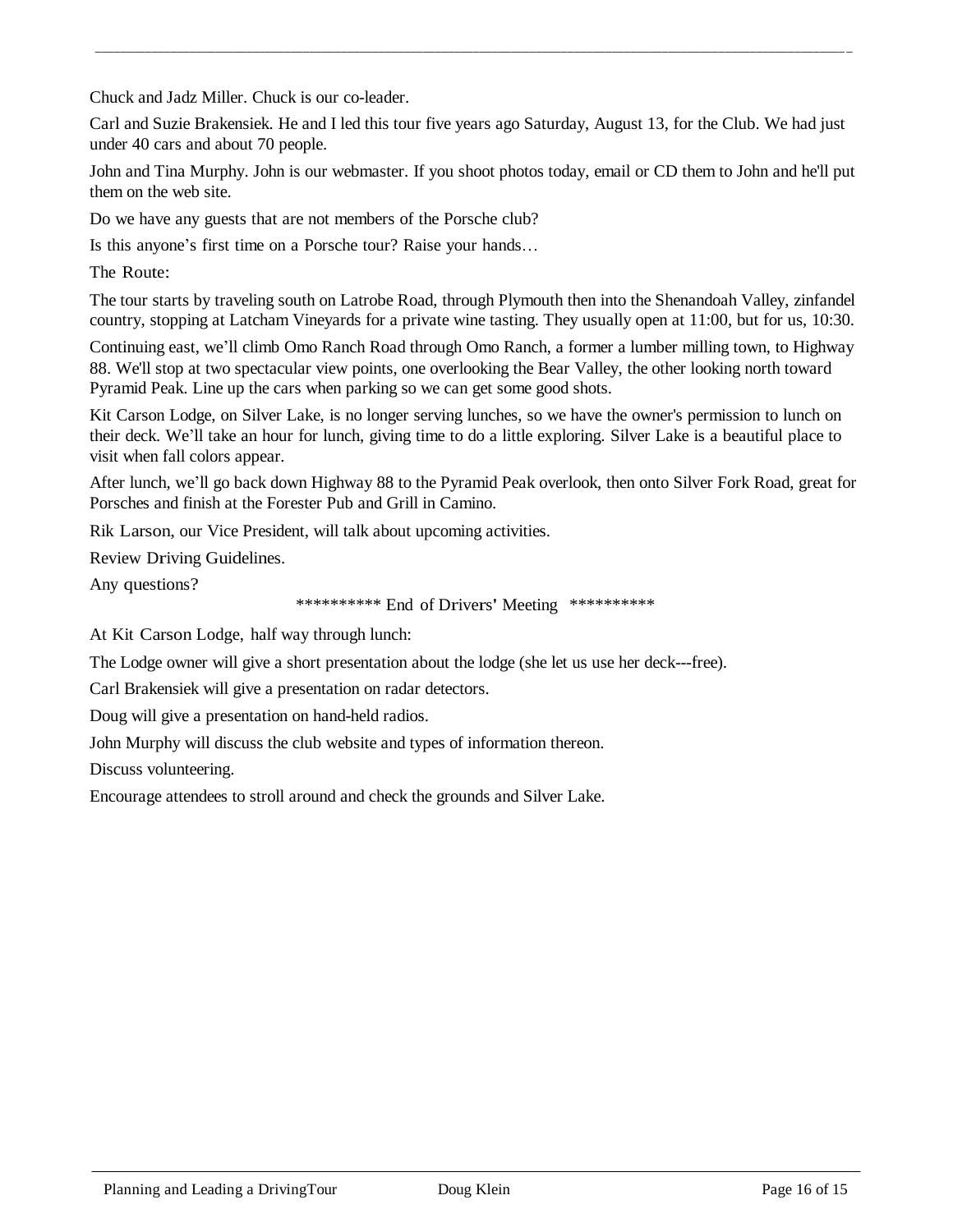normally you will be able to see both the car in front and behind.

2. At each turn, make sure the car behind you makes the turn. You may need to pause until it catches up.

| Tour Driving C<br>Guidelines.doc | Doug Klein | August 30, |
|----------------------------------|------------|------------|
| 2010                             |            |            |

#### 11.3. Points of Interest Along the Route

Note 1. The Oregon Creek covered bridge, built in 1860, spans the Yuba River a half block upstream to the right.

Note 2. Indian Valley. Native Americans summered here, extending five miles upstream, for over 4,000 years.

Note 3. Downieville. In 1850, over 5,000 people wintered in the gold-rich area of Downieville. It served as mining supply center for the Yuba River region, providing restaurants, gambling, culture, companionship and the opportunity to share ideas and techniques about mining. Current population 325. Mountain biking is currently the most popular recreational activity, with the nationally recognized Downieville Classic taking place July 9-11.

Park in the FoodMart/Downieville Motors lot, being careful not to block driveway of the tow truck parking area. Additional space is available in the town center lot, across the street. Two additional lots are up main street  $\frac{1}{4}$ block.

Bathrooms are available at FoodMart/Downieville Motors under the "Hot Showers" sign. Also, in the small, tan Visitors' Center, diagonally across the town center lot.

Downieville Museum two blocks up Main Street.

Note 4. Sierra City. Prospectors found placer gold here in the early 1850s. By 1851 hard rock miners were tunneling mountains, with the largest mine being the Sierra Century. It produced gold through the 1930s, shutting down prior to WWII.

Note 5. Bassetts Station. In the 1860s, an inn known as the Hancock House occupied this site. In the 1870s, the Yuba Gap wagon road was completed, connecting the Sierra Valley to the east and the Sierra City/Downieville area. At the same time, Jacob and Mary Bassett bought the Hancock House, and expanded the site, building a sawmill, two barns, a blacksmith shop and restaurant. By the turn of the century, the Bassetts were accommodating large numbers of tourists visiting the Lakes Basin.

Bathrooms are in the cinderblock buildings on the left (next ones are 45 minutes away). We'll regroup two miles up Gold Lake Highway at the Sierra Buttes overlook.

Note 6. Sierra Buttes elevation 8,591. The Lakes Basin plateau elevation is 6,500 feet.

Note 7. Graeagle. Originally brought to life by the pioneers of the timber industry, the town of Graeagle was the site of the Graeagle Lumber Company and its "Box Factory" owned by the California Fruit Exchange. Thousands were employed to build boxes for shipping fruit and vegetables in the 1920s, 30s and 40s. Modernization closed the mill in 1956 and the town was acquired by the West family in 1958.

Sandwiches and salads at the Mill Works restaurant (good coffee). Sandwich fixin's (make your own) and drinks at the Graeagle Store just as we're entering town.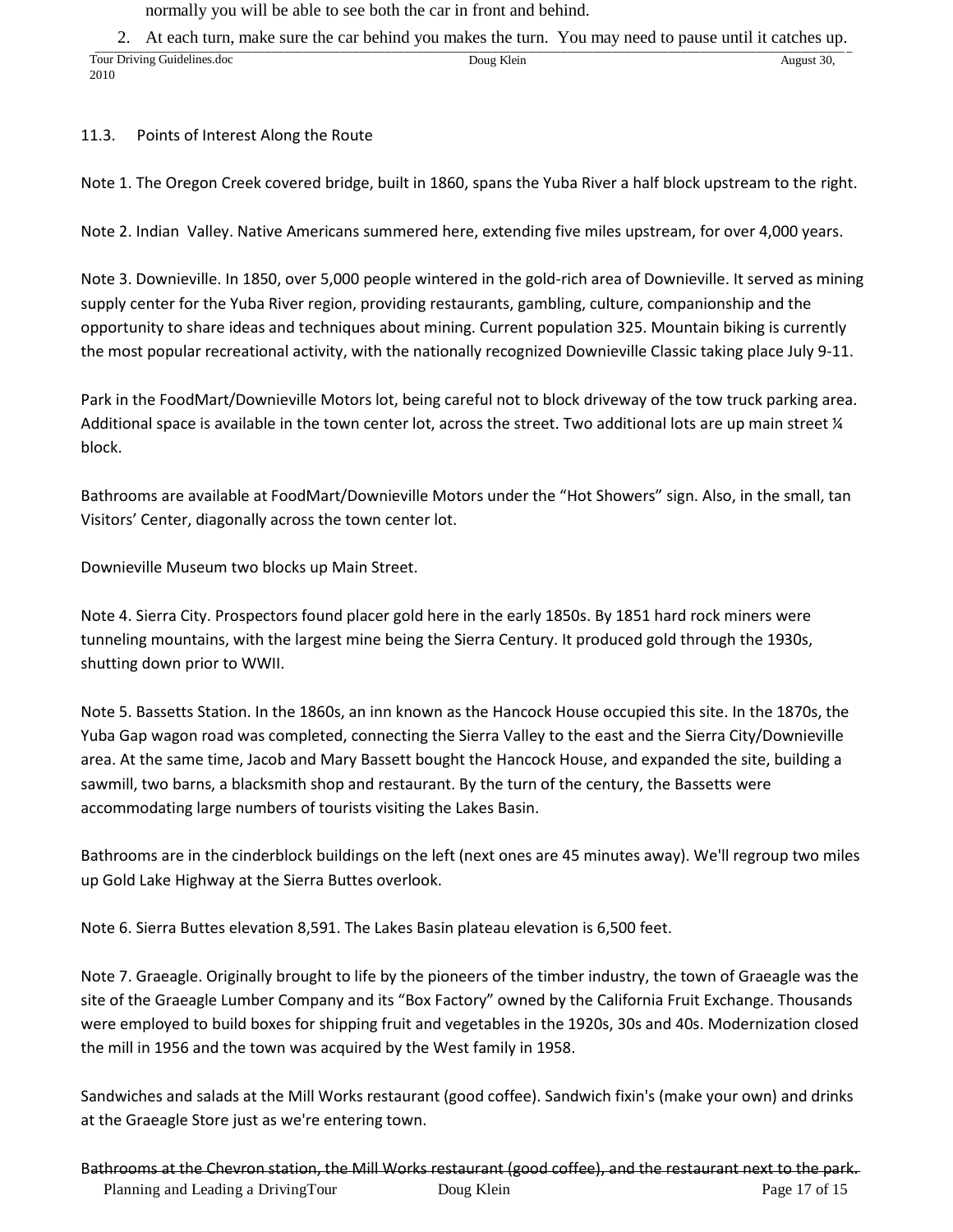Note 8. Bar of America is in Truckee at the corner of Donner Pass Road (the main street) and Bridge Street, at the first stop sign entering Truckee.

\_\_\_\_\_\_\_\_\_\_\_\_\_\_\_\_\_\_\_\_\_\_\_\_\_\_\_\_\_\_\_\_\_\_\_\_\_\_\_\_\_\_\_\_\_\_\_\_\_\_\_\_\_\_\_\_\_\_\_\_\_\_\_\_\_\_\_\_\_\_\_\_\_\_\_\_\_\_\_\_\_\_\_\_\_\_\_\_\_\_\_\_\_\_\_\_\_\_\_\_\_\_\_\_\_\_\_\_\_\_\_\_\_\_\_\_\_\_\_ \_